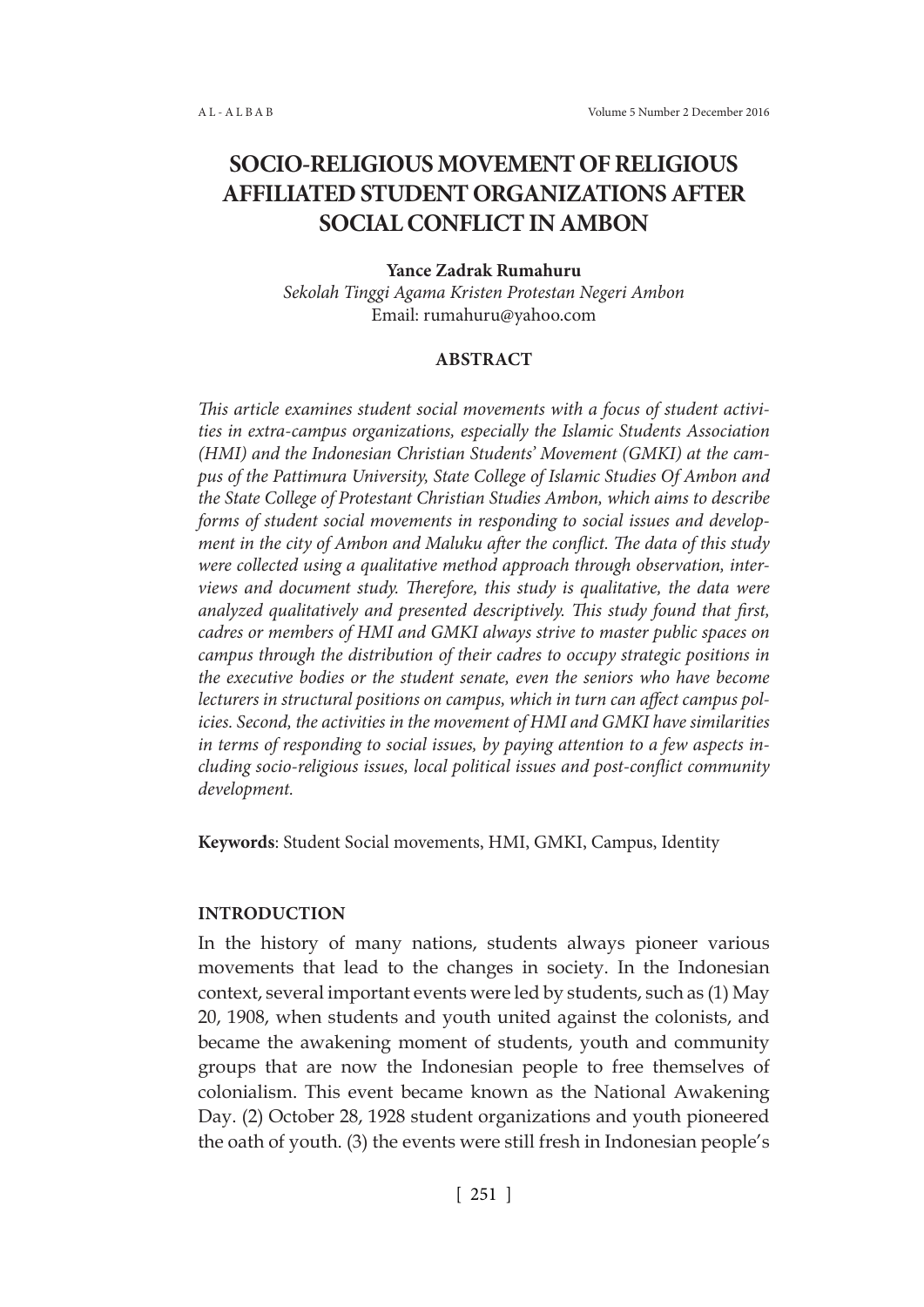mind which was May 21, 1998, when students brought down the second president of the Republic of Indonesia, General Suharto from power, and is an important moment for the development of better democracy in this country. This event became known as the era of reform, which inspired the entire governance and organization of the state to this day.

Along with the discussion about student social movements in Indonesia, both nationally and regionally, two student organizations, namely the Islamic Students Association (HMI) and the Indonesian Christian Students' Movement (GMKI) can be said to be a representation of a social movement among students which is an interesting topic to study. It is known that both student organizations have a long historical background along with the existence of the Republic of Indonesia.

The focus of this study is the student social movement in the city of Ambon regarding the activities of off-campus organizations, in this case the HMI and GMKI. Therefore, this study was carried out at the Muslim Students' Association at the Pattimura University and State Institute of Islamic Studies at Ambon and the Indonesian Christian Students' Movement at the Pattimura University and the College of Christian Religious Studies at Ambon. The issues to be discussed in this article are the kinds of social movement activities of the students in responding to issues of community development in post-conflict in Ambon and Maluku in general in the last 15 years.

Research on the social movements of students in Ambon City can be seen as part of a study of social movements in Indonesia in general, and is important because after the 1998 reform, which had implications for the fall of the New Order Regime, there is a tendency of strengthening social movement activities at a number of campuses in different regions. In the context of the city of Ambon and Maluku overall, student movements have gained a strong hold since 1998 in line with the overall student movements in Indoneisa to bring down Suharto, and further strengthened during the conflict of 1999. The phenomenon of student social movements in Ambon City experienced post-conflict changes, the more leading to religious movements that have been growing at the campus and many feared that they may have negative impacts on campus activities and the community at large.

Youssef M. Choueri (1997), who studied Islam as religious movements found that the phenomena of religious movements become a development which he calls the revivalism, reformism, and radicalism.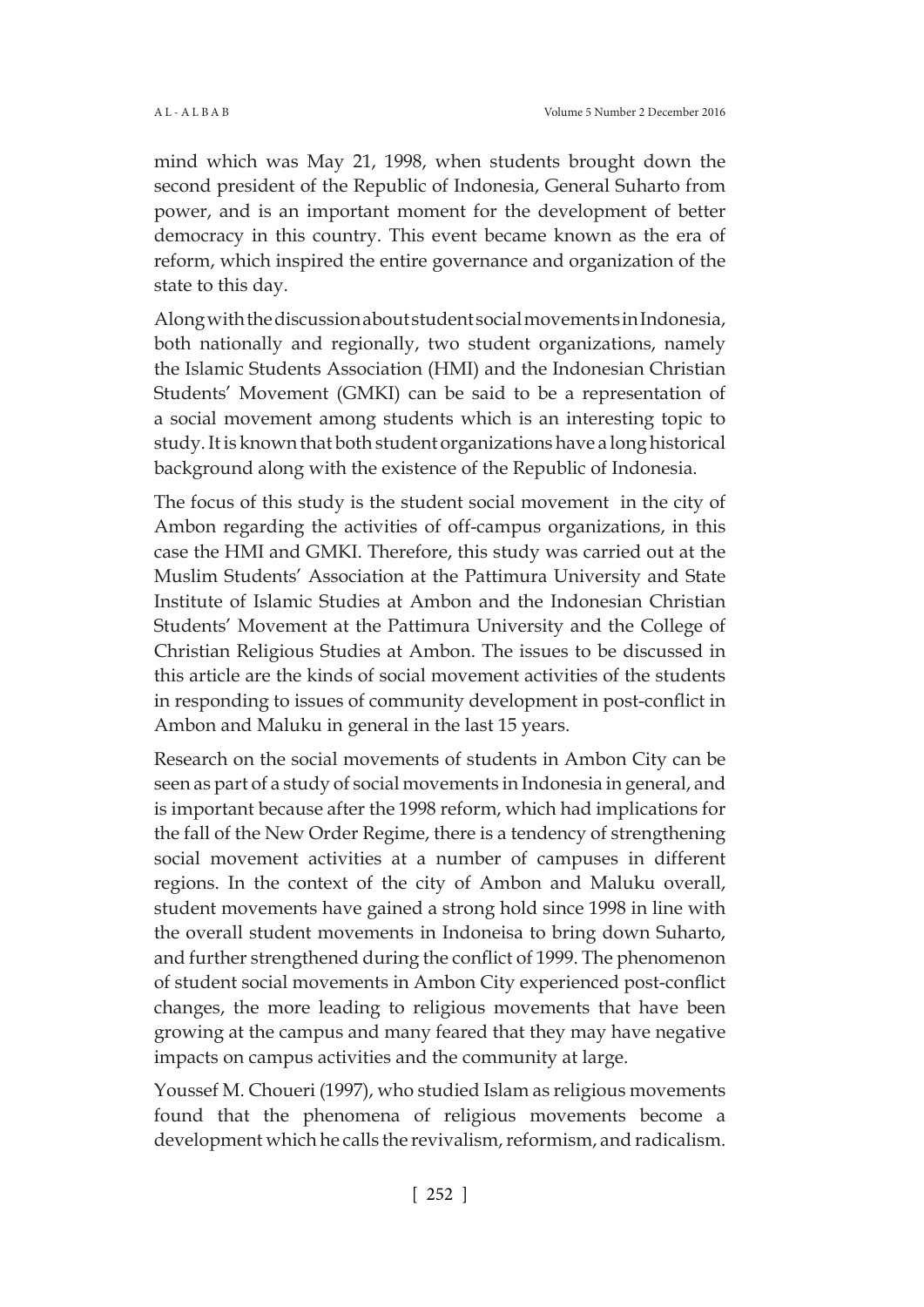Each term is a separate entity and has a historical background, socioeconomic and conceptual framework of its own. In line with this study, Flavius Floris Andries (2012), examined the Campus mosque movements at UGM and UIN Sunan Kalijaga in the understanding of national politics, and found that religious movements that emerged in the campus is a response to the social dynamics that swept the nation. *Takmir masjid* is one of the forms of religious movements that emerged at UGM and UIN Sunan Kalijaga, with different goals and missions between the two campuses. The difference is largely determined by the theological views held by each of these movements. In this research, it has clear differences in theological opinion between the two campuses in understanding political issues. For religious movements at the mosque of UIN Sunan Kalijaga, discussing political issues is part of the responsibilities of the campus mosque, while the movement of the UGM, political issues are outside the responsibility of the campus mosque.

With regard to the reality in the city of Ambon, it is expected that this study is an attempt to map out the forms and activities of student social movements in the city of Ambon and explain how social and religious movements affect the activities of college students and the community in Maluku. Said Ernas (2016) gives a background of the curent situation of architecture of peace in Ambon that is related to the social movement studies by this work. This study is expected to add a reference about social movements and religious movements, particularly among students in Indonesia. The results of this study are also expected to be input for colleges and universities, government and other institutions in formulating policies that benefit students in ethnically and religiously diverse communities.

The discussion in this study uses the theory of social movements, so it will put forward the concept of social movements. Giddens (1993) argued that social movements are an attempt collectivity to pursue a common interest, or movements to achieve common goals through collective action outside the established scope of institutions. Unlike Gidens, Robert Mirsel (in Berger, 2004) observed that social movements are not merely studying the collective actions that are not only institutionalized as in the classical studies, but also shifted the movements toward being organized and institutionalized not merely spontaneous movements. Religious movements in the world of colleges can be categorized as a social movement, which aims to show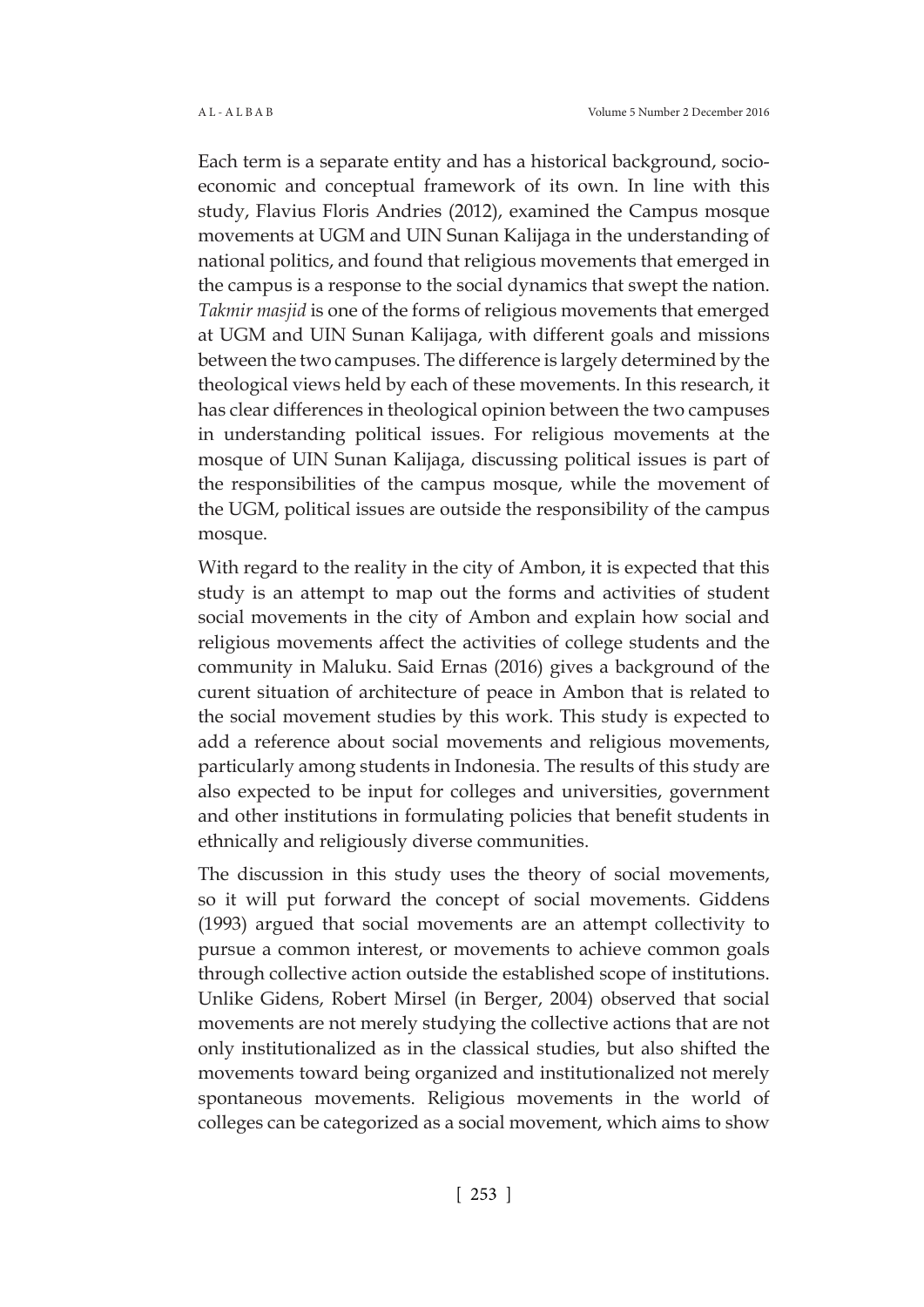and maintain religious identity among both Christians and Muslims as a filter for the community. Therefore, a social movement aims to promote a change in values and norms in society in order to manifest a purification (Peter Berger, 2004: 325).

To undertake the study of social movements, the role of actors or individuals occupies a very important position, because it is essentially a social movement which is a collection of individuals. Ignoring the fact that the a social movement is made up of people will be at risk of treating it as single empirical data. The fact that those individuals acting together need to be explained and should not be considered as something that just happens (Rumahuru, 2013). In other words, it should be noted that social movements are more than just a single phenomenon, because only on the level of analysis of individual can it be explained why some people are involved to participate in a certain social action and not another. By using this view, then we will be able to collect individual resources, such as self ideology, the values of subjectivity, opinions or individual perspectives, the actor's motives, actor's purpose, the subjective meaning of the actor, the reality around them, etc.

Specifically regarding social movements associated with the religious movement itself, there appeared various terms used by scholars to describe religious movements. Tibi (1998), Azra (1996), Choueri (1997), Burrell (1995) and Karyono, (2003) used the term *fundamentalism*. In addition, for Indonesian case, Burhanuddin (2016) gives an explanation of the root of the term of *fundamentalism*. And Sivan (1985), Roy (2005) and Turmudi, et al. (2005) like to use the term *radical*. The issue is a complex movement that sometimes stops at the level of labeling. However, labeling does not bring a better understanding. Each movement has its own background, because its birth cannot escape from the religious, economic, social, cultural and political influence. Zaenuddin Hudi Prasojo (2016), for example, argues that some aspects including ethnicity and religion can also give influences to movement and social identity. The orientation of these movements depends on which aspects are the most prevalent among the factors above.

# **GENERAL CONTEXT OF STUDENT SOCIAL MOVEMENTS IN AMBON**

Ambon city as the center of the province of Maluku, and an educational center, has become an arena of growing religious movements which started from college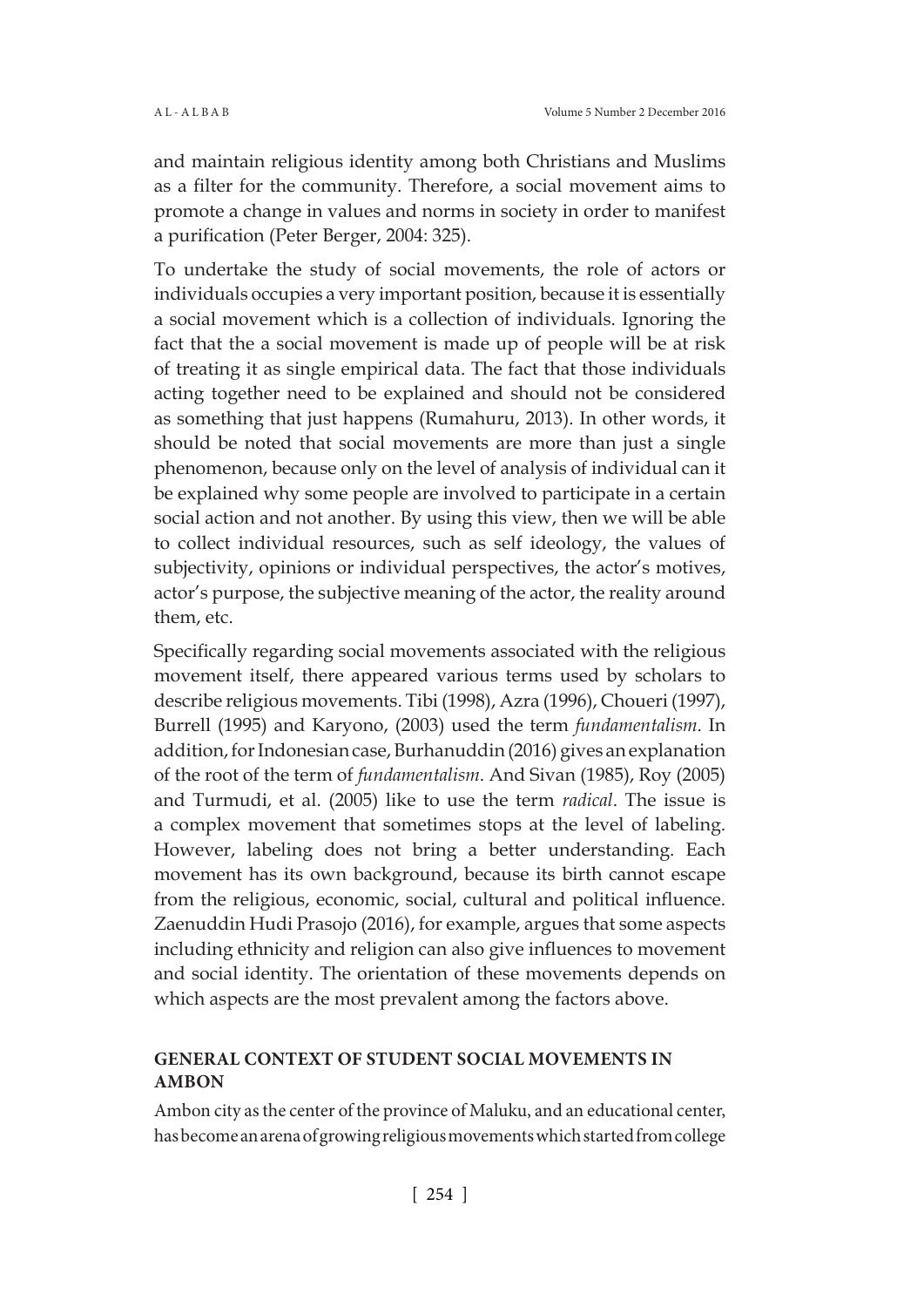students. Therefore, this study focuses on the student religious movements on campus, where two student organizations become representational activities of religious movements in Ambon i.e., the Islamic Students' Association (HMI) and the Indonesian Christian Students' Movement (GMKI), respectively at the Pattimura University (UNPATTI), State Institute of Islamic Studies (IAIN) Ambon and the State College of Christian Religious Studies (STAKPN) Ambon. Unpati is a national campus categorized as a large secular campus in the city of Ambon and Maluku, while IAIN is categorized as a campus with Islamic religious background, and STAKPN Ambon categorized as a campus with Christian religious background.

With regard to socio-religious movements of HMI and GMKI, both have a long history, and their activities can be seen from their existence in the New Order era to the era of reform. In each period, both organizations had experience of history and dynamics of relations with different countries. However, HMI and GMKI and their movement activities have militancy and continuity of movement that never diminished or extinguished in guarding every government policy and polices within the campus. Although HMI and GMKI are partners labeled as campus religious organizations, their socioreligious movements emerged in the form of social activities.

Regarding militancy and continuity of religious social movements, both HMI and GMKI have close links with activists involved in the movement. Therefore, aspects of the formation and regeneration as expansion and an increased number of mass is a major factor in driving the sustainable existence of the organization as well as their entire agendas. Formation and regeneration are an important and strategic factor because the campus is an intellectual or academic community with well-educated people, and actors involved in the organization have an important role in developing the mission of the movement both within internal campus and in the community.

Since the beginning of HMI and GMKI's presence on campus, the two organizations are a strategic means to carry out the regeneration and development of activists. It is understandable that students as educated people would have legitimacy in a movement compared to other social groups who are not educated. Therefore, HMI and GMKI positioning themselves as partners of the campus is an important thing. This study found that as campus partner organizations, cadres or members of HMI and GMKI ensure that they can occupy strategic positions in the executive branch or the student government body which in turn can affect campus policies.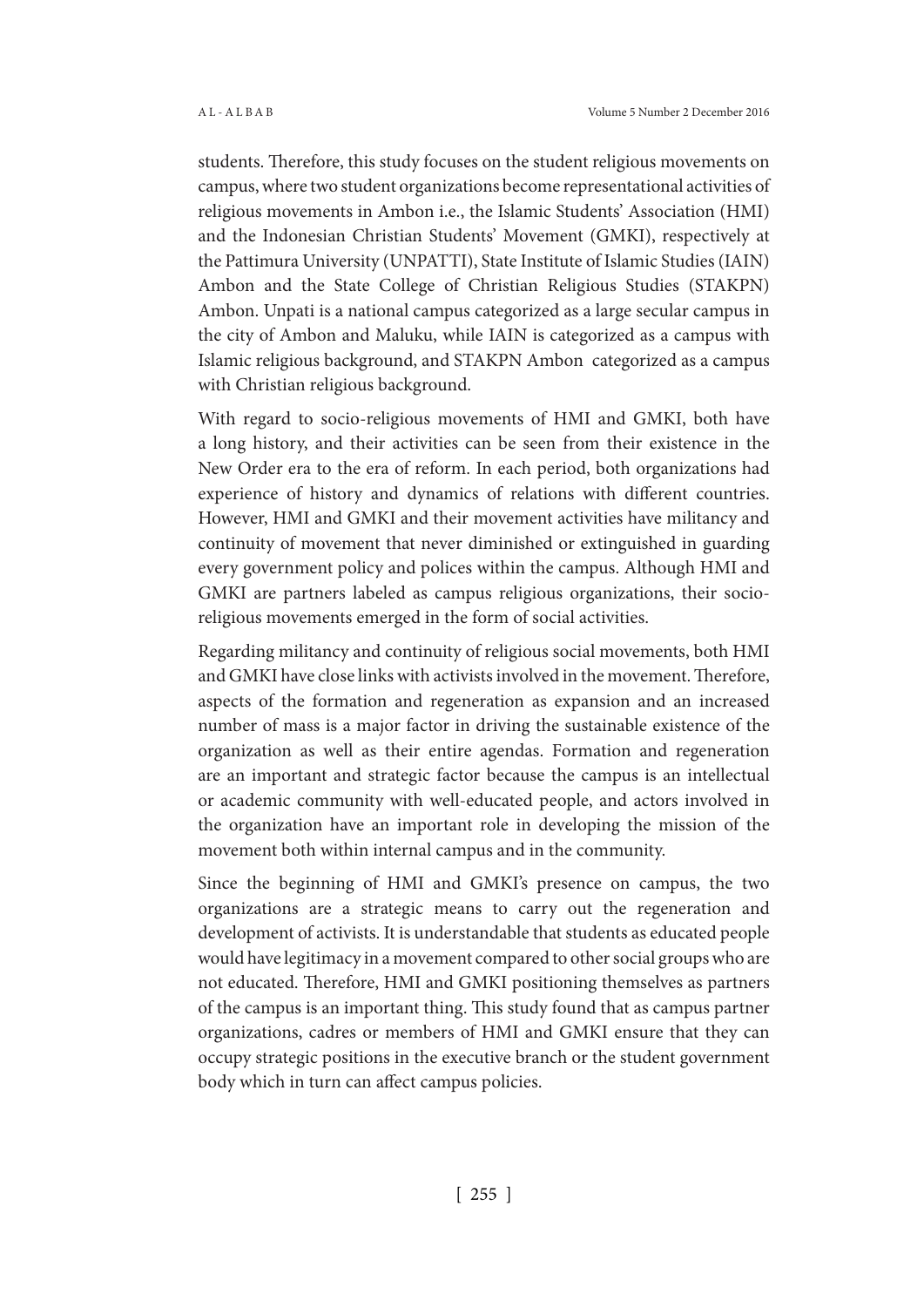### **FORMS OF STUDENT SOCIAL MOVEMENTS IN AMBON CITY**

Students as a college community are always identical to the designation of future generations, so it is often found that colleges have organizations that pay attention to the development of character, and leadership cadre. Concrete examples of such organizations are HMI and GMKI. The presence of such student organizations, besides carrying the issue of nationalism, also pay attention to religious issues, because it cannot be denied that social and religious background is important in the presence of these organizations. Therefore, the activities of GMKI and HMI cannot be separated from socio-religious aspects in a society that starts from the campus. Student activities on campus as a religious social movement serve as a process of self preparation from the campus to get involved in every process of development through contribution of thought to be critical of any policy for the advancement of the nation. The available space is for the formation of self-awareness, understanding, skills and abilities of students on campus, resulting in many people from outside the campus to be able to take advantage of student attendance as a new intellectual community to encourage the ideals of social groups outside the campus.

It is known that the HMI is an organization of cadres among students at the national level, therefore the HMI at the campus IAIN Unpatti Ambon has the same goals as the HMI at other universities. The main goals of the HMI are to prepare academic people, devotees and creators with Islamic spirit; and to create a fair and prosperous society with the grace of Allah. Implementation of these objectives by each cadre of HMI is by improving academic skills of the members and specific skills that help its cadres to be able to compete on campus and off campus. The HMI as a student organization with an Islamic background also instills spiritual doctrine, where the implementation can be seen in various activities of religious-oriented social movements in two aspects including *uluhiyah* (belief) and *Ubudiyah* (social worship).

Like HMI, GMKI is also a national level student organization aimed at the development of intellectual abilities and character, with the goal of coaching students not only intellectually but also to have leadership skills based on Christian values. The GMKI in the socio-religious movement has three principles of science, faith and devotion. *Tripanji* or three pillars can be explained as follows: the cadres of GMKI should be intellectually powerful, master of science and technology, and having unwavering faith. Through science and technology capabilities, GMKI cadres will be able to perform community or church service. Dedication to the community or the church on one side is the actualization of the GMKI *tripanji*, in addition, it indicates the existence of GMKI as: church incognito "which is doing service to all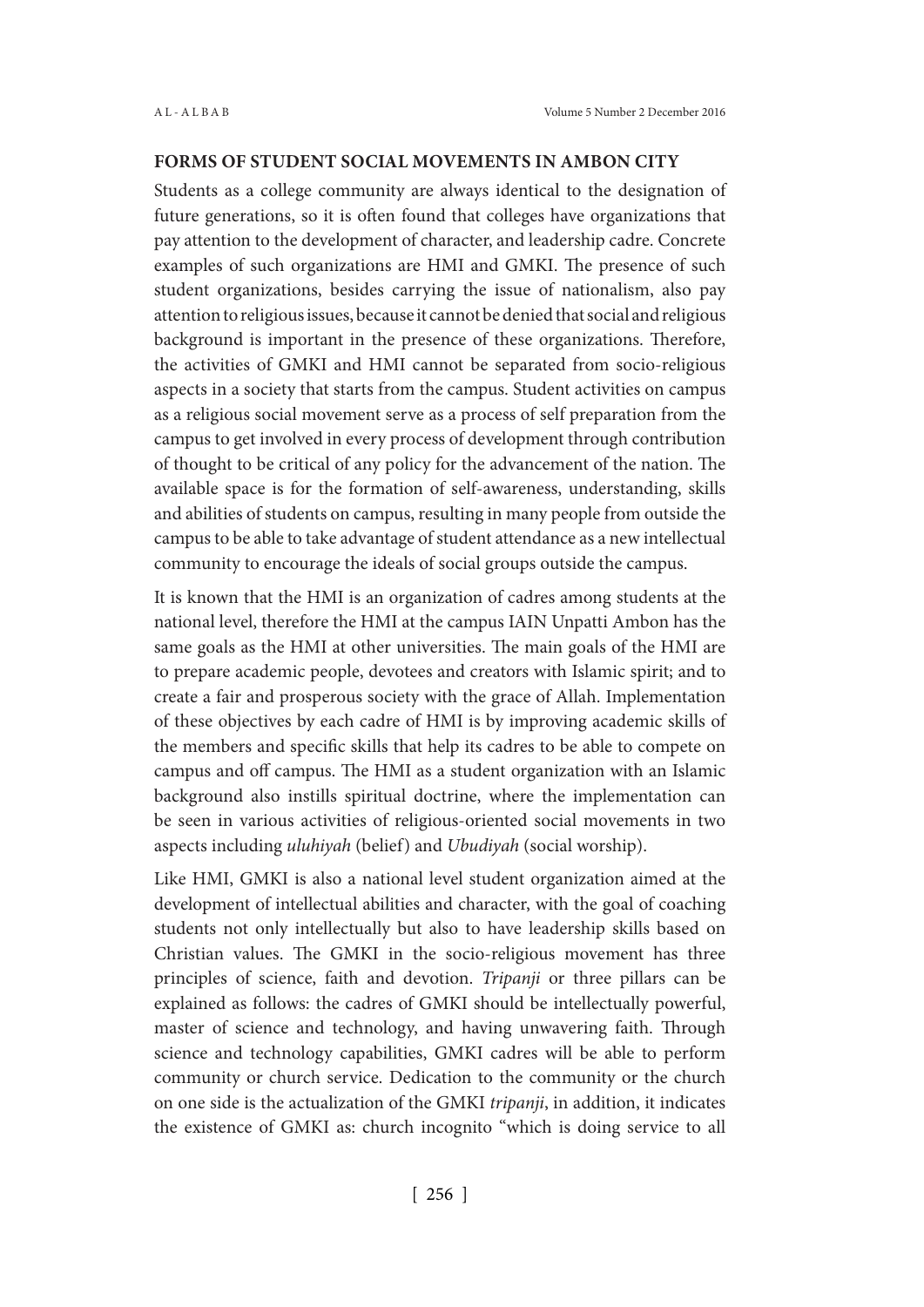denominations and to society in general.

The existence of HMI and GMKI has stood the passing of time and has a long history with various dynamics of the organization, especially in relation with the State, with varying dynamics since the New Order era to the current reform era. HMI and GMKI movement activities have militancy and continuity of that never diminished or extinguished in guarding the government's policies, as well as internal affairs on campus. HMI and GMKI are both partner organizations labeled campus religious, with religious social movements emerged in the form of social activities. Militancy and continuity of religious social movements both HMI and GMKI have close links with activists involved in the movement. Therefore, the aspects of the formation and regeneration as expansion and an increased number of mass base are a major factor in driving the sustainable existence of the organizations. Formation and regeneration are an important and strategic factor because the campus is a place where educated actors are involved in the organization, have an important role in developing the mission of the movement both internally and externally, or in the community outside the campus.

Since the beginning, HMI and GMKI presence on campus is a strategic means to carry out the regeneration and the formation of activist movements. The existence HMI and GMKI despite having Muslim and Christian religious background, their movements are beyond the boundaries of religious, social aspects in each community without looking at the background of ethnicity, religion, and region. It is an attitude of openness practiced by HMI and GMKI as a cadre organization, which since its inception is very sensitive and concerned with social issues.

## **SOCIAL ISSUES AS STUDENT MOVEMENT FOCUS Religious Discourse**

Referring to the goals of HMI which are to prepare academic people, devotees and creators with Islamic spirit; and to create a fair and prosperous society with the grace of Allah, then religious discourse becomes an important thing discussed at the HMI. The religious discourse discussed in the context of the HMI in Ambon and IAIN Unpatti at the macro level is associated with the cultivation of human values, human rights, justice and honesty. Internally, such religious discourse associated with the various activities of the organization is based on two fundamental aspects of the faith as a Muslim i.e. aspects of *uluhiyah* and *ubudiyah*. The aspect of *uluhiyah* is knowledge of God as the command in the Quran, Allah says "keep your duty to Allah and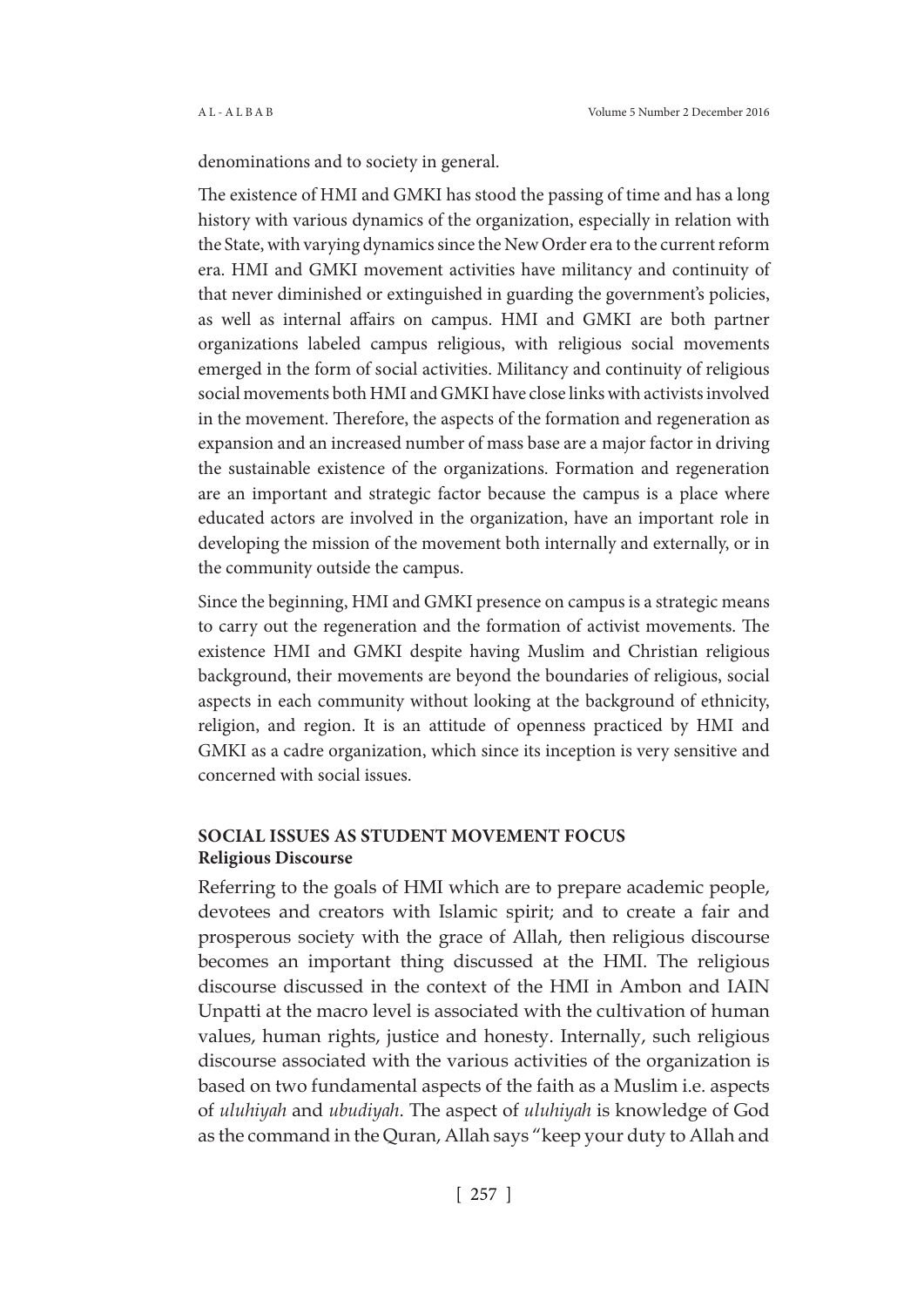help each other to virtues and prevent vice". The aspect of *uluhiyah* is associated with the duties of every individual given by Allah to obey His command that appears in worship (rituals). *Uluhiyah* aspects of the daily activities of each individual in its implementation as the Qur'an commands, is for example, when the prayer has been concluded, disperse within the land and seek from the bounty of Allah (social worship).

Implementation of the *uluhiyah* concept in the context of HMI arises in the celebration of Islamic holy days, spiritual sermons, Friday prayers even though it is the consciousness of every individual Muslim, it remains a concern for HMI. Implementation of the concept *ubudiyah* in social reality appears in forms of social relations, for an example HMI has good relations with GMKI and the cadres are actively involved with youth organizations such as KNPI, as a medium to carry out social worship, a place for sharing and discussion to find solutions on how to build a paradigm among different communities. On the other hand, through the social relations, HMI can perform a variety of social worship addressing various social problems in society, thinking critically about any social change in society and take concrete actions as the solution.

Religious discourse discussed at the HMI is not only related to the issue of theological doctrine but also includes social issues as the implementation of Islamic values in totality in the community. Implementation of Islamic values is a fundamental issue and of serious concern for HMI at the Unpatti on grounds that the question of faith associated with the theological and dogmatic values are personal matters and the responsibility of the individual, therefore, HMI does not preach on campus. Similarly, the affairs of religious rituals like Friday prayer, or anything else that is ritual, is considered a private matter and not a matter of the organization because it is a matter of concern for the mosque *takmir* in Campus which organizationally has no hierarchical relations with the organization of HMI.

The importance of the implementation of Islamic values of peace is the values of Islamic theology discussed in the context of the HMI at Unpatti and IAIN Ambon. In fact, the people of Maluku over all are traumatized by the conflict, experiences of conflict with all forms of action and violence in the collective memory of the people of Maluku that shape new bigotry, resentment, and hatred among the citizens of the Muslim and Christian communities. In this context, HMI views that religious discourse is inappropriate to question the contribution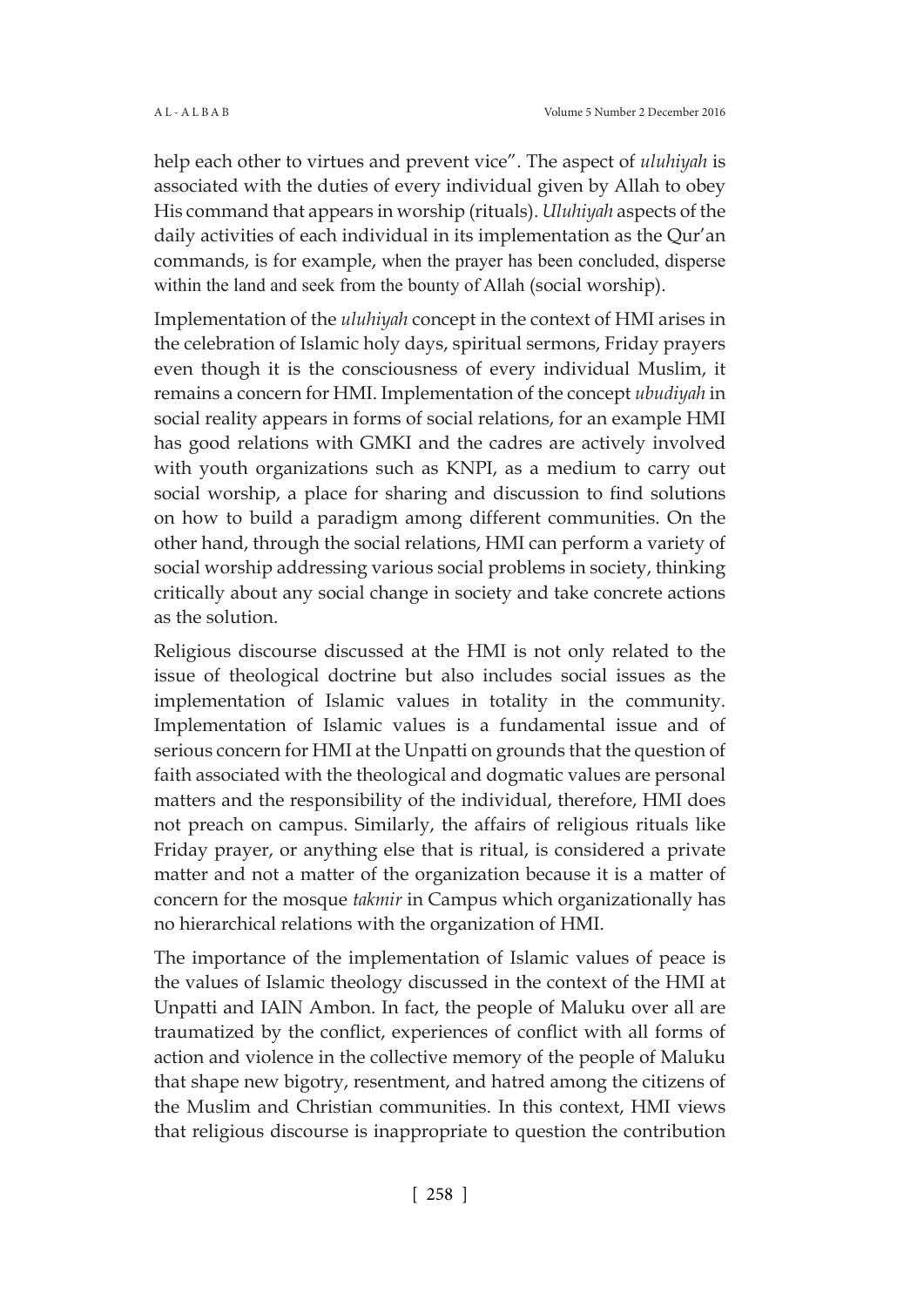of religion to social issues that are rife with corruption, poverty, terrorism which are always associated with Islam. So Islam being not a religion of peace but a terrorist religion by society, and the fact that media always bring news of violent acts in the name of religion and the events terrorist will legitimize the thesis of Gregory Baum, who said that "religion is ambiguity" (Baum, 2001) and Appleby (2000) who said that religion is ambivalent.

In accordance with GMKI motto, *Ut Omnes Unum Sins* which means that all to be one, then, the religious aspect remains one of the important part of the discourse and discussed at GMKI. The GMKI at at Unpatti and STAKPN Ambon has a regular agenda to discuss religious issues through regular worship. Like HMI, regarding the religious discourse, GMKI has more discussions and studies of the Bible focusing on social issues, for example the problems of poverty, environmental crisis, cultural crisis, the crisis of education, etc.

In this light, it appears that religious discourse discussed in the context of GMKI has shifted from the discourse of dogmatic theology toward praxis. GMKI as an intellectual community with Christian identity within the meaning of religion being more directed at social aspects of a shared reality. It needs to be viewed in this context regarding the attitude of GMKI in view of issues of injustice in churches and church internal bureaucratic problems. It seems that GMKI does not give special attention to discuss the issues of the church in the way they discuss social, economic, political, cultural issues of the community hit by the impact of government policies that are not in favor of the community. This is because GMKI position itself as the Church in terms of incognito church, so GMKI directly involves itself in solving problems that afflict people without criticism of the church as if it did not care about the people but persisted in building the solid walls of bureaucracy.

## **LOCAL POLITICAL DISCOURSE Regional autonomy**

The issues of regional autonomy received attention from both HMI and GMKI in Ambon City. HMI and GMKI in the city of Ambon view that regional autonomy as the implementation of a decentralized system will ultimately lead to new problems where there is land domination and the emergence of warlords. In this case, local autonomy does not resolve a number of problems in the area, but instead creates new issues. Creation of new districts does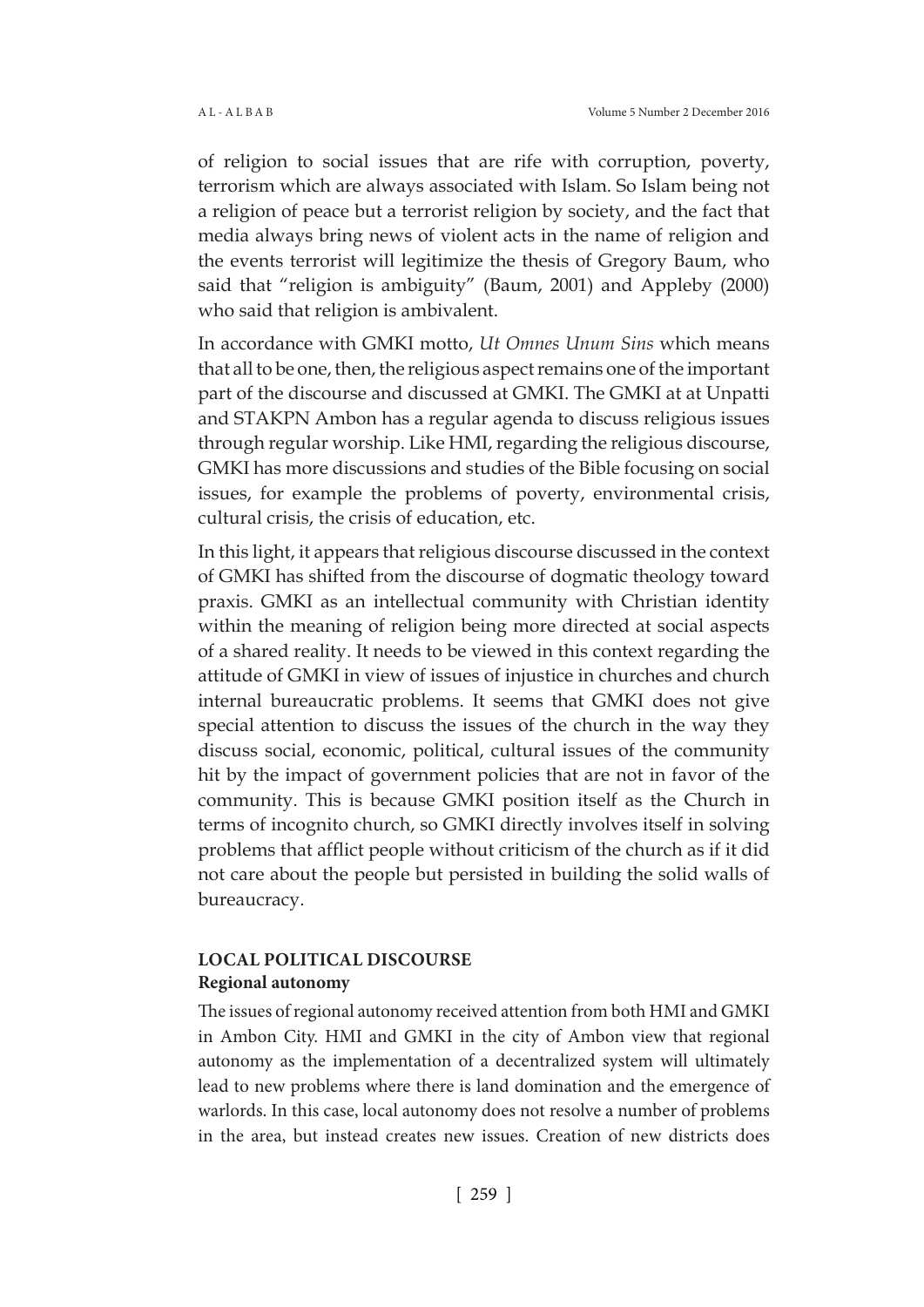not reduce poverty but opens new opportunities for political infidelity and corruption as a form of abuse of power. On the other hand, peoples' rights are eroded or displaced and taken over by the center and those who possess capital. In other words, decentralization does not provide protection for the rights of indigenous peoples of their ancestral lands because of the reality is that customary lands have been used as an arena of contestation in this case by both central and local governments and capitalist groups. The consequence is that society as customary rights of land owners are becoming victims because their limited resources make it difficult for them to process the matter legally. Clearly we can see this case in Buru island and on the island of Seram. In two large islands in Maluku, with the expansion of a dispute of land owned by the community because there are mines as the source of many people's interests as well as the source of power contestation arena where capital and social capital are contested.

#### **Election**

Changes in the political system of the democratic stage in the post-New Order era in Indonesia are among others the introduction to direct elections of the president, governors, mayors and regents, as well as legislative members. In other words, the changes in the political system of post-New Order no longer adhere to the representative system but through participatory system. The applicability of the participatory system on the one hand is good, because every member of the society has the opportunity to freely use their right to vote for their representative by anyone or any political party. In this context, every individual has the freedom to choose so that the life of democracy is increasingly better.

In contrast with the expectation that each individual has the freedom to choose, public awareness about the importance of democracy education is not properly implemented. Therefore, the democratic process through legislative elections is loaded with political transactions, where money, family, ethnicity have become a campaign tool as a strategy to gain power as the main objective so that the democratic process is not healthy anymore. This phenomenon when using Bourdieu argument about the arena, then it is a strategy, because for Bourdieu it is not possible for actors to be present in the void when entering the arena of contestation (Bourdieu, 1977). Money, family, ethnicity are economic, social and cultural networks (Bourdieu, 1977) that can be observed and seen as forms of relations that can help the actors in the struggle for power. In this context, a healthy democratic process or a clean and honest way is not a goal, but the expectation to be successful as a winner is the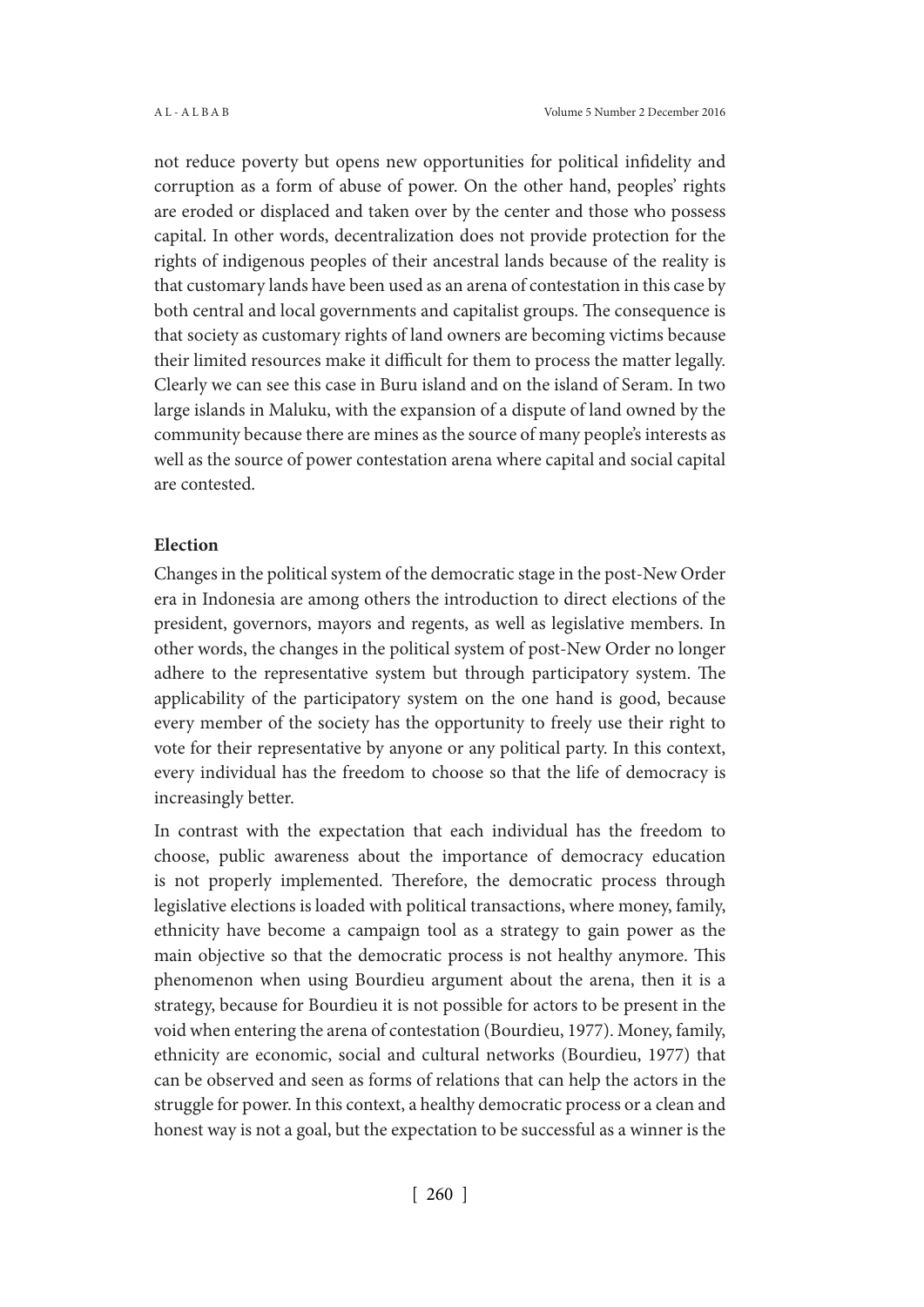actors' objective. Therefore, various methods and strategies are used to run elections although their impact is not democratic, legally flawed, etc.

## **Security and Peace Building Discourse**

The Maluku conflict that took place from 1999 to 2004 left a long trauma for the people of Maluku. Psychological conditions of Maluku have yet to be safe for both communities. Therefore there is need for enlightenment for the people of Maluku about real peace. One approach that can be used to enlighten the people of Maluku is through the cultural approach. Generally when talking about a cultural approach, most people refer to local wisdom practiced by the people of Maluku as *pela, gandong, lavul ngabal* systems and so on, but HMI activists also sought another cultural discourse. According to HMI activists, Maluku society must be enlightened and awakened through the story "patimurah" and the spirit of patriotism for the people of Maluku to rebuild their lives in entirety. Patimurah history is something real and not the result of a historical fact that there is a cultural construct of the political elements. With patimurah historical stories and patriotic zeal, the Maluku people can learn to develop. A word that needs to be underlined is "patriotic spirit". In this context it is universal and can be used to build any terms. Dimensions of a strong desire or a strong will to change life, establish oneself as an individual, group or society as a whole behind the values contained in the statement.

Discourse of peace, security and development has also received attention from GMKI activists in Ambon city, because it becomes a prerequisite for the Maluku community to develop completely. Concentrating on issues of security and peace-building in the context of the city of Ambon, Maluku overall can be also related with the integration of efforts to maintain the Unitary State of the Republic of Indonesia (NKRI). GMKI activists consider that keeping the integrity of the Republic is the absolute responsibility of every citizen, which is done in a simple start to maintain security and order in society, safeguarding of the state assets, guarding against infiltration of ideology that diminish the state ideology of Pancasila, and efforts to disrupt the boundaries of the Unitary State of the Republic of Indonesia/NKRI.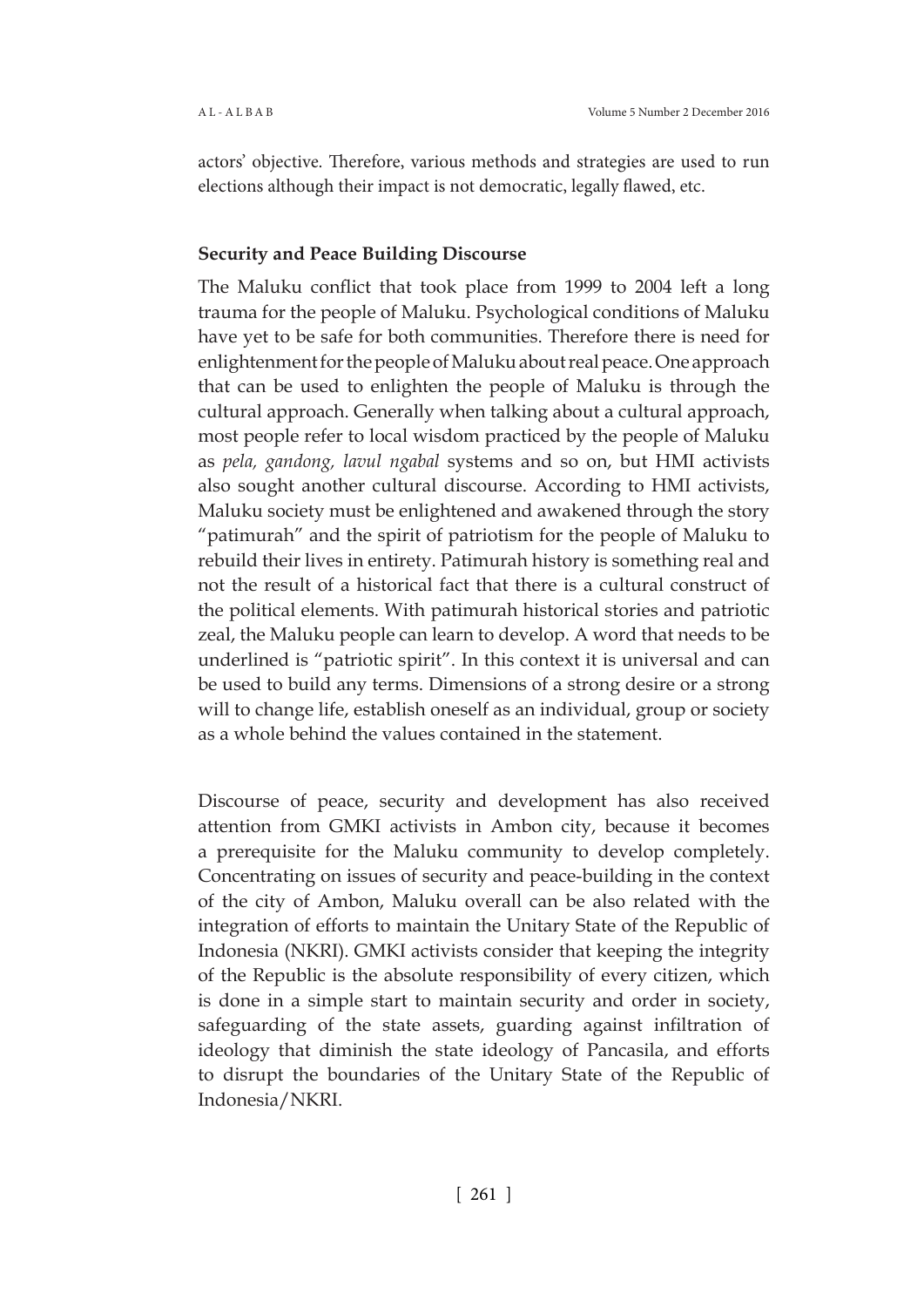## **EDUCATION ISSUES**

The issues of education in the context of Maluku are a matter of concern, as Maluku is categorized as low in terms of the quality of education. Both HMI and GMKI in Ambon view that good education is indispensable for a change in society. In this regard, they recognize that education is becoming a serious concern especially related to knowledge about information technology (IT) among educators, students and the community. It suggests that one of the challenges today and in the future for education in Maluku is related to the use of information technology. The basic problem is the faculty of human resources (teachers) in the IT field is limited, and facilities and infrastructure are not a representation, including the lack of nonformal education facilities outside of school.

Responding to the contexts, HMI conducted IT training in schools with the goal of introducing the world of IT. This is one step in the journey of HMI in response to problems related to the IT world in particular among students and teachers. HMI's involvement in the improvement of IT skills in the school environment is one of the concrete steps of the HMI goals in community service. On the other hand the activity is a socio-religious movement as a manifestation of religious values that are implemented in social action. GMKI views that the educational backwardness in Maluku is related to elements of teaching staff (teachers) in accordance with the competence fields of study as well as a library and its facilities in particular in rural areas, due to lack of government attention to the problems of education. The achievement of the purpose of education is not limited to the eradication of illiteracy in the community, but public education is expected to change lives for the better. So far, it has not been seen in the implementation of the education policy in Maluku.

Against all odds, GMKI is trying to do some concrete measures by plunging into the village performing daily teaching activities, as well as building a public library. GMKI has shown concern to the community that GMKI not only is synonymous with the demonstration, but it also has social sensitivity and responsiveness to social problems. On the other hand, it is a criticism of the government on the functioning and role of government as a representation of the state on one hand that serves the nation, living on the terms of the mandate of the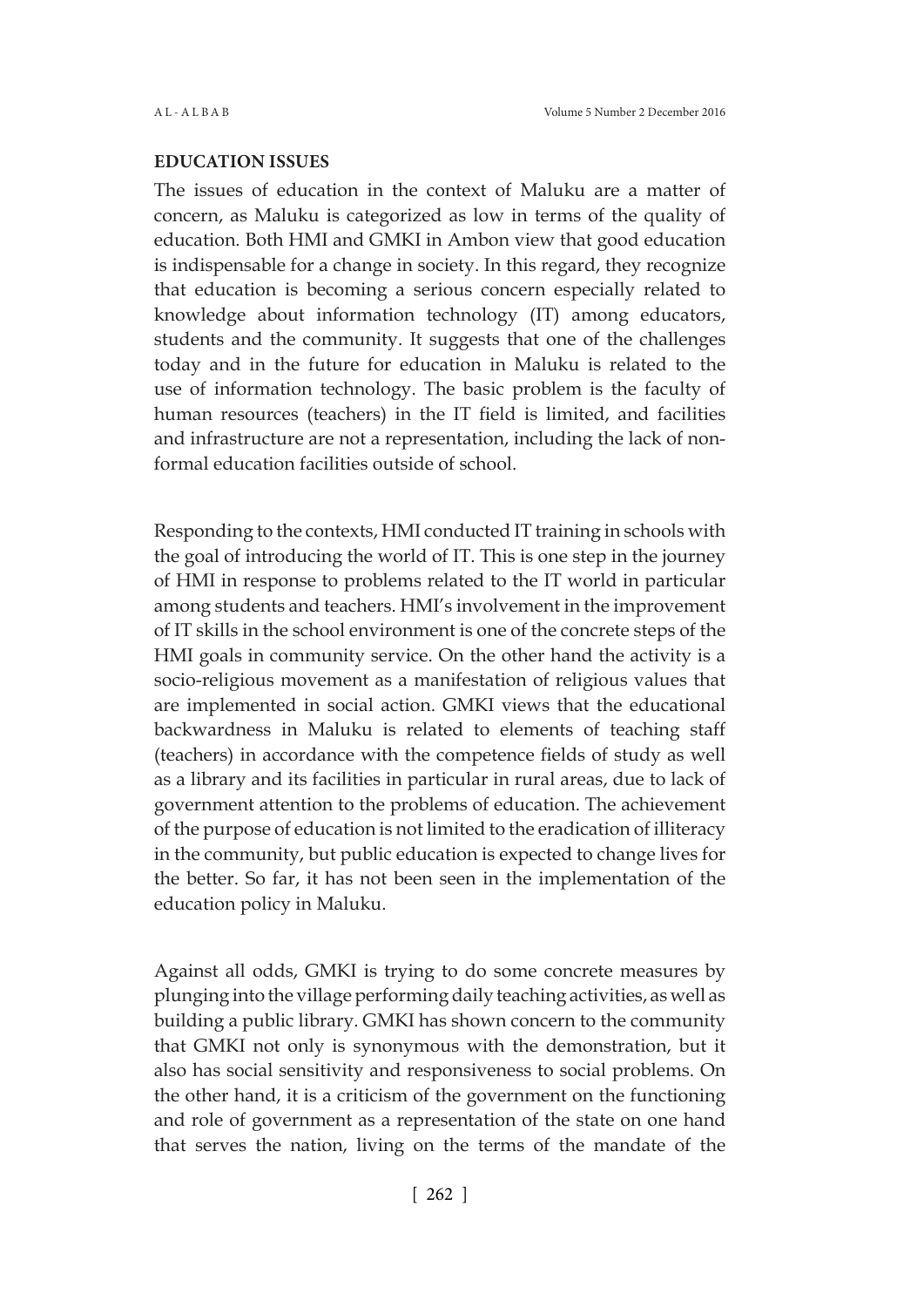constitution, and on the other hand fulfilling the rights of the public through education which is also mandated in the constitution.

## **CONCLUSION**

The description above has pointed out to the following conclusions: *first*, cadres or members of HMI and GMKI always strive to dominate public spaces on campus through the distribution of their cadres to occupy strategic positions in the body of executive branches or the student senate, even those seniors who are lecturers have structural positions on campus, which in turn can affect campus policies. *Second*, the activities in the movement of HMI and GMKI have similarities in terms of responding to societal issues, by paying attention to several aspects including socio-religious issues, local political issues and development of post-conflict society.

In the context of Ambon City which is building itself after the 1999- 2002 conflict, and continuing to experience the dynamics up to now, the social movements of students who view extra-campus organizations to be important in terms of performing the functions of community control over the entire development process in a broad sense. On the contrary, there is another phenomenon that is indisputable which is the strengthening of the construction of religious identity in the public sphere on campus, whereas if not managed properly may have an impact on the formation of understanding of the the exclusive religion that is at the root of radicalism, which has the potential to trigger conflict in Ambon and Maluku overall which is striving to progress out of devastation in the wake of the bloodshed a few years ago.

## **REFERENCES**

- Ahmed, Akbar S. (2003). *Islam Sebagai Tertuduh*. Bandung: Arasy Mizan.
- Andries, Flavius Floris. (2012). Gerakan Masjid Kampus UGM dan UIN Sunan Kalijaga Dalam memahami Politik Nasional. in *Jurnal Analisa*. P: 137-145.
- Appleby, R. Scott. (2000). *The Ambivalence of the Sacred: Religion, Violence, and Reconciliation*. Lanham, MD: Rowman and Littlefield.
- Azra, Azyumardi. (1996). *Pergolakan Politik Islam: dari Fundamnetalisme, Modernisme hingga Postmodernisme*. Jakarta: Paramadina.